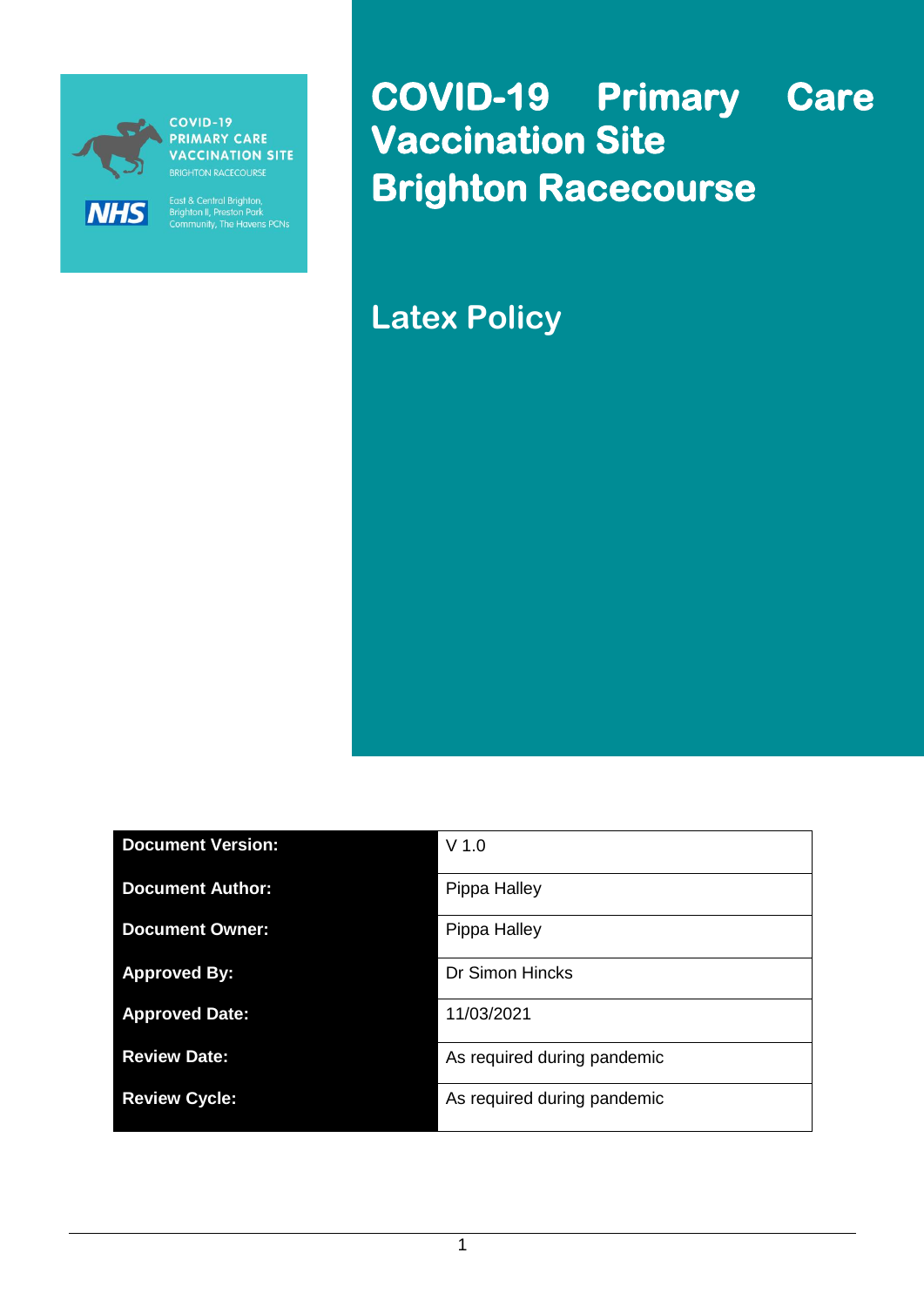| Version | Date       | <b>Summary of Change</b> | <b>Reviewer</b>            |
|---------|------------|--------------------------|----------------------------|
| 1.0     | 11/03/2021 | Final version            | Pippa Halley<br>Nurse Lead |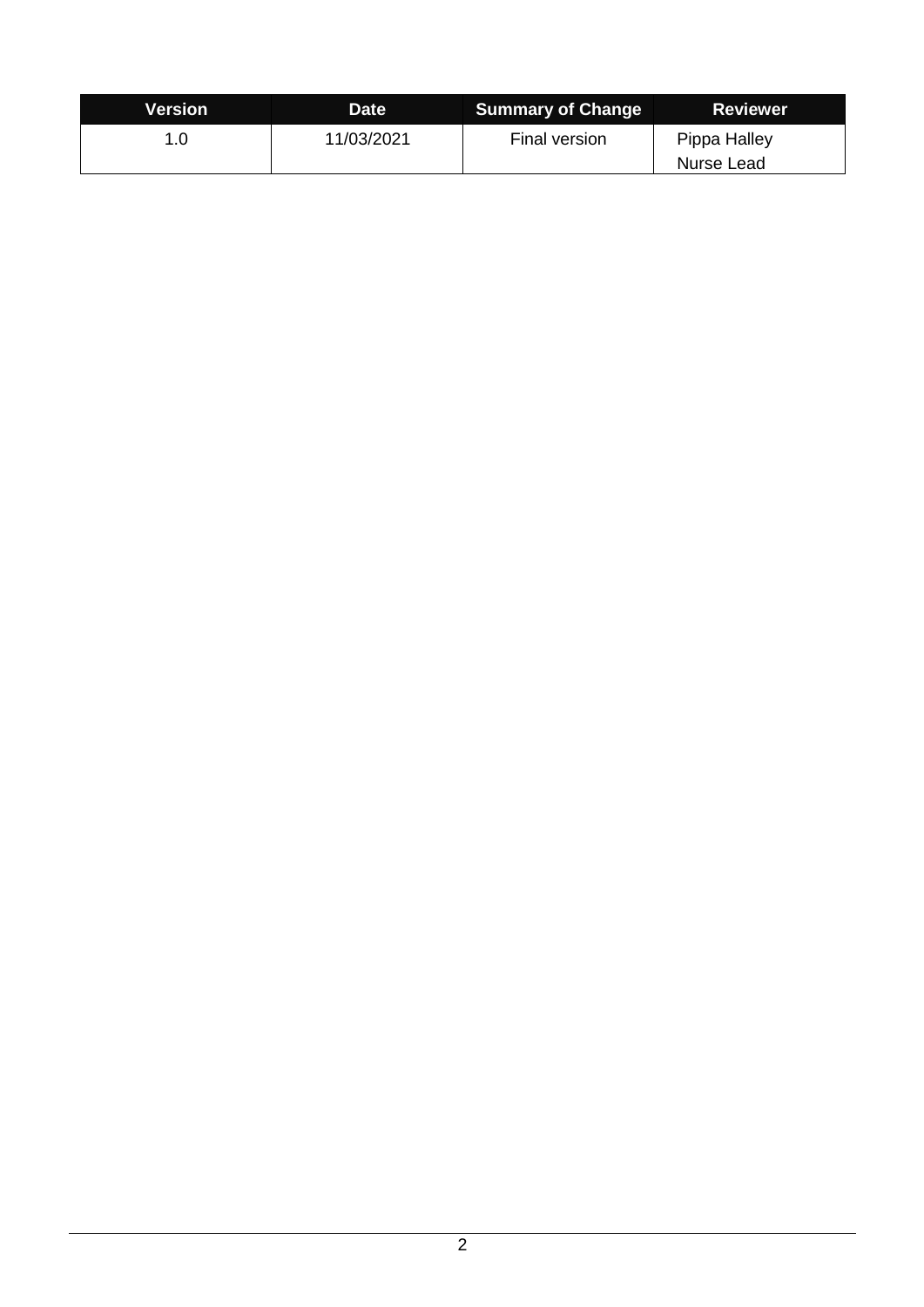## **Contents**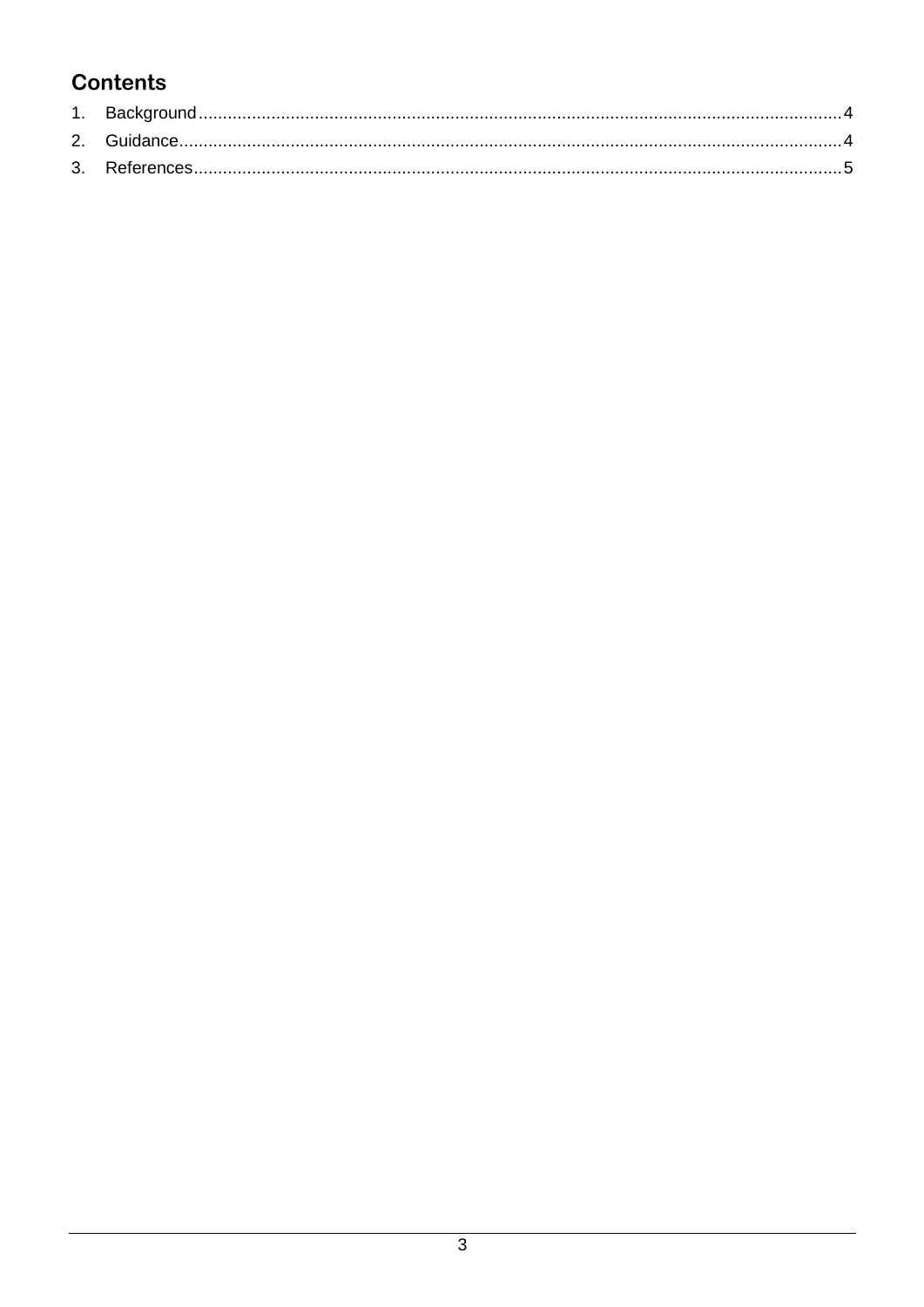## <span id="page-3-0"></span>**1. Background**

This policy outlines the Brighton Racecourse GP Vaccination Centre's duties under the Health and Safety at Work Act 1974, to protect employees from exposure to health hazards whilst at work and to ensure non-employees/patients are not exposed to health risks while on NHS premises. In line with the Control of Substances Hazardous to Health Regulations (COSHH) the Trust is required to undertake a risk assessment of any hazardous substances.

Natural rubber latex is fluid containing protein, from the Heavea brasiliensis tree, used in the production of rubber with the addition of other chemicals (e.g. accelerators). It is commonly used in NHS hospitals. Most surgical gloves are made from latex. It is used in the production of a wide range of other medical devices and is considered to be hazardous due to its irritant properties.

A latex allergy is a reaction to one or more of the components of latex rubber products. There are three recognised types of reaction:

a) Irritation - Non-allergic condition b) Type IV - Delayed hypersensitivity caused by residual accelerators in latex rubber. Localised with no risk of systemic reaction c) Type I - Immediate hypersensitivity caused by the natural protein residue in latex rubber. May be localised, but has the potential to become systemic at any time.

Repetitive skin or mucus membrane contact with any rubber latex product containing high protein residues may cause sensitisation. Sensitivity may also be transmitted via the powder used to dust some latex gloves through direct contact or inhalation. Staff predisposed to allergies in general – Asthma, Hayfever or Atopic Dermatitis are more likely to become Latex sensitised. Staff who are allergic to certain foods e.g.: avocado, chestnut and banana are also more susceptible.

Health care professionals working at the vaccine centre are a high risk group as they are required to wear gloves daily. Latex sensitivity is not restricted to health care staff. Patients who come into contact with these products can also suffer adverse reactions. This can result in dermatitis, generalised skin irritation and swelling or where mucus membranes are involved nasal congestion, red eyes/irritation or breathlessness. Extreme cases may result in anaphylactic shock within minutes of exposure.

## <span id="page-3-1"></span>**2. Guidance**

Latex products are not required for any procedures undertaken at the Racecourse. Therefore, Brighton Racecourse GP Vaccination Centre will operate a strictly **NO LATEX** policy for clinical supplies.

- No products containing natural rubber latex will be used on site.
- No products containing natural rubber latex will be procured for use on site.
- Staff receiving stock will check that products delivered do not contain latex.
- If products containing natural rubber latex are delivered to the site (e.g. gloves from central supplies), these will be quarantined away from circulating stock, labelled clearly as "Latex products. Do not open/use" and will be returned to supplier at the earliest convenience.

Rubber bands are currently used to secure vaccination cards and may present risk to staff or patients and/or contaminate clinical supplies.

- No rubber bands to be taken into pods.
- Cards to be supplied to admin staff without rubber bands. Rubber bands to be disposed of in domestic waste on receipt of stock.
- All staff including marshalls to be asked if they have a latex allergy. To be referred for risk assessment if this is the case.